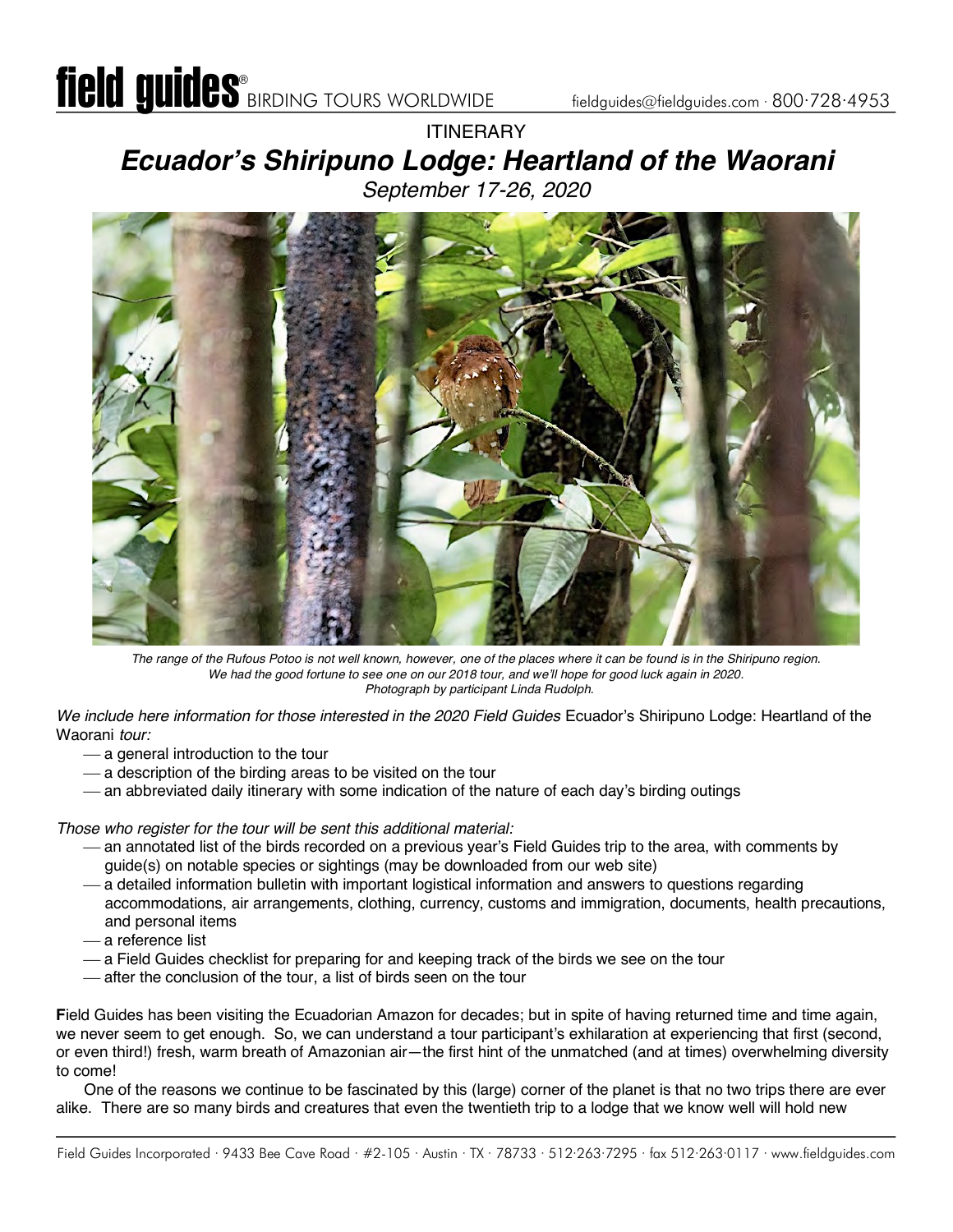surprises; Amazonian birding can reveal its treasures slowly, but rarely disappoints. The net result always seems to be the same: a mosaic, a quilt-like scape of birds where beautiful settings reign. The more we learn about the birds here, the more we have come to realize that with so many micro-habitats in the Amazonian biome, even the slightest reading change on your GPS can have an important impact on what you will see. The one habitat, though, that we have always hoped to have easier access to is *terra firme*, forest that is not seasonally flooded and so has relatively rich soil with tall and diverse tree species. Transitional and swampy forest is the most common around many lodges here.

Enter Shiripuno Lodge. While it's not palatial like a number of the Amazonian lodges along the Napo—indeed rustic is a better description—it offers great birding right behind the lodge where there is a wonderful network of pretty easily walked trails. The flocks can be large and active, full of special terra firme species, like Ocellated Woodcreeper, Yellowbrowed Antbird, and Slender-billed Xenops. Tough birds indeed to try and find along the Napo! Further in along the trails we will be on the lookout for the rare Wing-banded Antbird and Spotted Puffbird (great looks last year) as Yellow-throated Flycatchers call from above.

My good friend Fernando Vaca (co-owner and head biologist of Shiripuno Lodge) once told me that Shiripuno is everything that other, better known lodges are not, and he could not have been more right. Shiripuno is located south of the mighty Napo River in a remote region of the Ecuadorian Amazon where Orellana and Pastaza provinces meet. Until recently, some of this general region was considered mostly off-limits to tourists because of the native people living there. But in the past few decades many of these groups have recognized that one way to preserve their heritage is through tourism.

The Waorani Nation, which inhabits the area we'll be visiting, is divided into family units that still control substantially large tracts of untouched forest. Their traditional lifestyle would be classified as hunter-gatherer; they wander, disappear into the forest, set up temporary villages, and then move on, following animals and natural resources as needed. This is of course changing with many groups as they are now shifting more to lifestyles based out of a permanent village. Their language, according to some linguistic experts, is unlike any other and organized most like Chinese! The founders and owners of Shiripuno Lodge have established an alliance with one particular clan that, in an attempt to preserve their world, have reached out to the outside world in a way that we all hope will maintain the forest and local customs alike. As you might expect, the Waorani know a great deal about the forest, whether about medicinal plants, birds and their habits, or overall survival. And as with most native peoples, the Waorani have had a difficult time trying to maintain their traditional lifestyles against the pressure of the modern world, but it is Shiripuno Lodge's hope that this process can be slowed in the area as much as possible.



*Slender-billed Xenops is a seldom-seen species, although its overall range is large. These tiny furnariids are found in forests, where they forage by creeping along trunks and branches. Photograph by guide Micah Riegner.*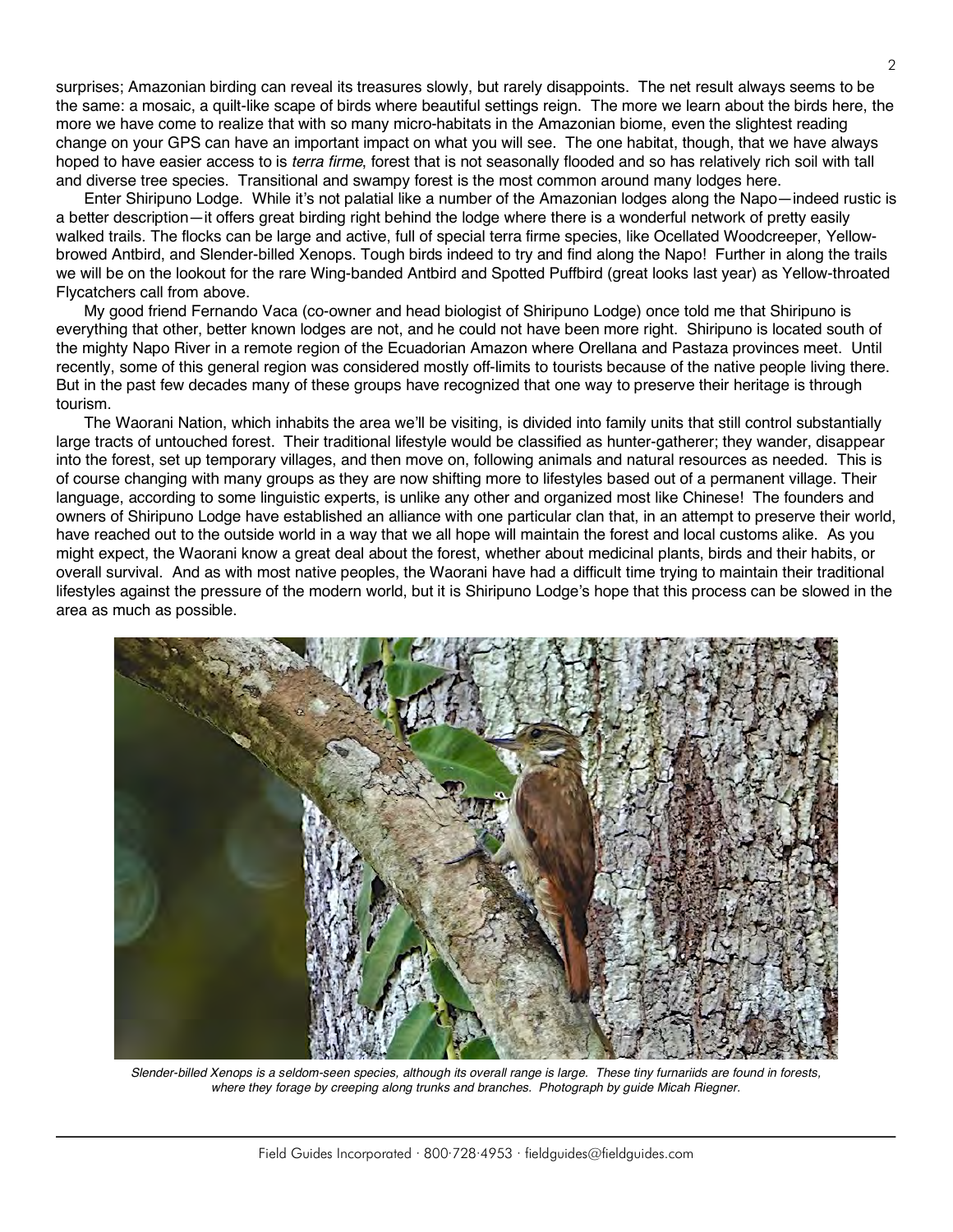We want to be sure you are on the right tour! Below is a description of the physical requirements of the tour. If you are *concerned about the difficulty, please contact us about this and be sure to fully explain your concerns. We want to make sure you have a wonderful time with us, so if you are uncomfortable with the requirements, just let us know and we can help you find a better fitting tour! Field Guides will not charge you a change or cancellation fee if you opt out within 10 days of depositing.*

#### **About the Physical Requirements & Pace:**

- TRAILS & WALKING: Good amounts of walking (2-4 miles per day) along trails, some of which will be on level ground, but most trails are are narrow, uneven, and rather muddy, with frequent obstacles such as tree roots. Several trails into taller terra firme forest have steep, sometimes slippery sections. Walking sticks can be useful. A few of the trails cross permanently wet areas, using improvised log bridges.
- POTENTIAL CHALLENGES: We use small boats and canoes for transport often, and so an ability to climb into and out of the boat onto a dock or riverbank is necessary. There will be one 5-hour boat trip to get to Shiripuno Lodge from Coca.
- PACE: After a predawn breakfast (usually at 5:00 a.m.), we bird until lunch time. We sometimes pack a picnic lunch, to extend our time in the field, but we usually return to the lodge for lunch. Normally, weather permitting, we bird again after lunch following a short siesta. On several evenings, we'll also try for nocturnal birds, though we usually do not venture out much after dinner.
- WEATHER: Temperatures will range from the 60s at night to the 90s F during the day. Rain showers are likely, but weather is highly variable.
- BATHROOM BREAKS: Participants should be prepared to make comfort stops in nature, as there are no other options when away from our lodging.
- OPTING OUT: As we stay at the same lodging for this tour, participants can easily opt to sit out a day or sometimes a half-day.

If you are uncertain about whether this tour is a good match for your abilities, please don't hesitate to contact our office; if they cannot directly answer your queries, they will put you in touch with the guide.



# **About the Birding Areas**

*Terra Firme* **Forest**—This is the Shiripuno's greatest strength and what we are here for. Getting into prime, tall, terra firme forest at Shiripuno is a breeze. There's no need to paddle across an oxbow lake, trek along a kilometer-long boardwalk, motor down-river 30 minutes, and then hike in… it's all right here. Most of the land area above the old river terrace is covered with primary *terra firme* forest. This upland rainforest lies above the levels of the highest floods and is the single richest habitat in the world—for birds as well as for many other organisms. By way of example, the highest diversity of trees in North America is found in Great Smoky Mountains National Park, where an expanse of about half a million acres and an altitudinal gradient of more than 5000 feet contribute to a total of around 170 species of trees. Working in the Amazonian rainforests of northeastern Peru (not far from Shiripuno), botanist Al Gentry found the highest tree diversity in the world—an astounding 603 species per *hectare* (two-and-onequarter acres)! Other Amazonian rainforest sites in Peru and Ecuador, where a great deal of fieldwork has been focused over the past decade, have shown bird species diversities of more than 500 species per site. Shiripuno's birdlist hovers around 450 species, but given its overall lack of extensive blackwater and *varzea*, this is impressive.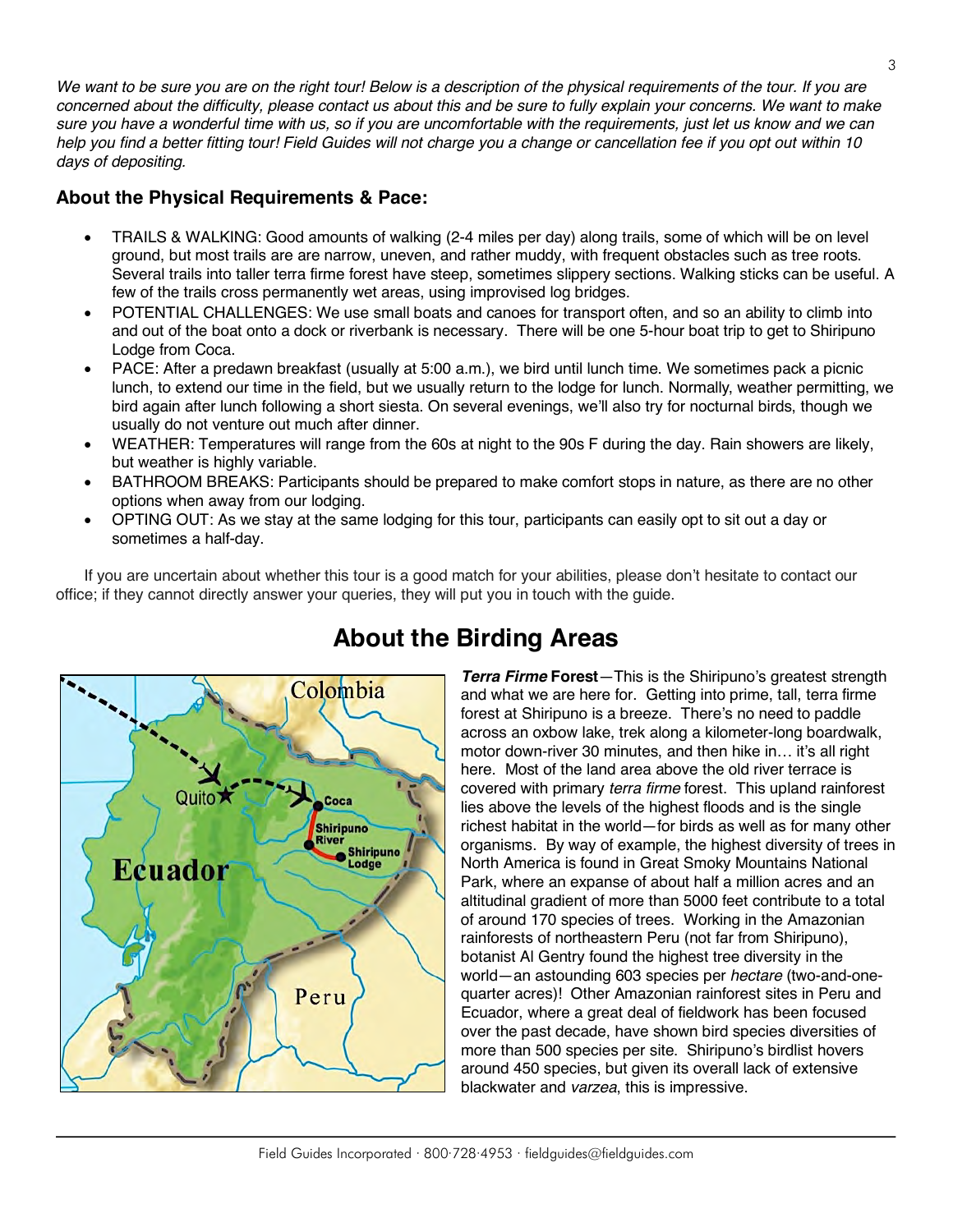We'll try to spend as much time as we can scouring these terra firme forests for their special bird flocks and rarities. Our target list is, well, a long one, and since indicator species are present in their near original, healthy numbers, there is a realistic possibility that we might see Salvin's or Nocturnal curassows or even a large eagle such as a Harpy or Crested. We can hope to stumble across some of the outrageous rarities that have been seen here recently, such as Gray-bellied Hawk, Rufous Potoo, or Fiery-tailed Awlbill. And while we'll all have our own targets, there will just be a lot of birds to look at, common or rare, some of which include Bartlett's Tinamou (sings sometimes right behind the lodge), Black-faced Hawk, Spix's Guan, Yellow-billed Jacamar, Brown Nunlet, Pearly and Undulated antshrikes, Long-winged Antwren, Black Bushbird, Banded, Lunulated, and White-plumed antbirds (this place can be great for antswarm followers), Ochre-striped Antpitta (tough, but gettable here), Ash-throated Gnateater, White-crested Spadebill (at an often quite reliable territory), and Western Striped, White-crowned, and Blue-backed manakins.

Depending on current trail conditions and weather, it may even be possible to visit a natural, interior-forest clay lick that often attracts Scarlet Macaw, Scarlet-shouldered Parrotlet, and Orange-cheeked Parrot.



*The Sungrebe is a resident of streams and rivers in much of Central and South America. While they are not rare, they can be shy and difficult to see, but we've had some good views of them at Shiripuno. Photograph by Mitch Lysinger.*

**River-created Habitats**—The river has generated a mosaic of different habitats that lend richness and species diversity to Amazonia. While not one of the strengths of the Shiripuno area, permanent swamp forest, often dominated by *Mauritia* palms, is found in low-lying areas of poor drainage, such as those right along the Shiripuno River edge. At one such spot various large macaw species often come to feed and roost in the evening, and this will certainly be a spectacle that we will want to witness. It is here that such specialties as Striped and Straight-billed woodcreepers, Sulphury Flycatcher, Blackcapped Donacobius, and Moriche Oriole are found, as well as various aquatic species such as Green-and-rufous Kingfisher and Rufescent Tiger-Heron.

Seasonally flooded *varzea* or transition forest is found adjacent to streams and on somewhat higher ground that has poor drainage. With its tall trees, it looks much like *terra firme* forest to the casual observer but has a lower, less diverse tree-species component that favors those plants which can tolerate being inundated for weeks, or even months, at a time. As one might expect, the bird diversity of *varzea* forest is centered in its canopy, as the understory is sometimes underwater for long periods. Many fruit-eating species favor *varzea*, including a variety of parrots and macaws and the bizarre Bare-necked Fruitcrow. In the darker understory along the edges of flooded forest, we'll seek such specialties as Dot-backed, Spot-backed, Silvered, and White-shouldered antbirds, Rufous-tailed Flatbill, and the secretive Agami Heron. On one afternoon we plan to pay a visit to an oxbow lake—a type of blackwater lake once connected to the river—not far from the lodge where we could encounter birds associated with these habitats, such as White-lored Antpitta, Long-billed Woodcreeper, and Chestnut-headed Crake.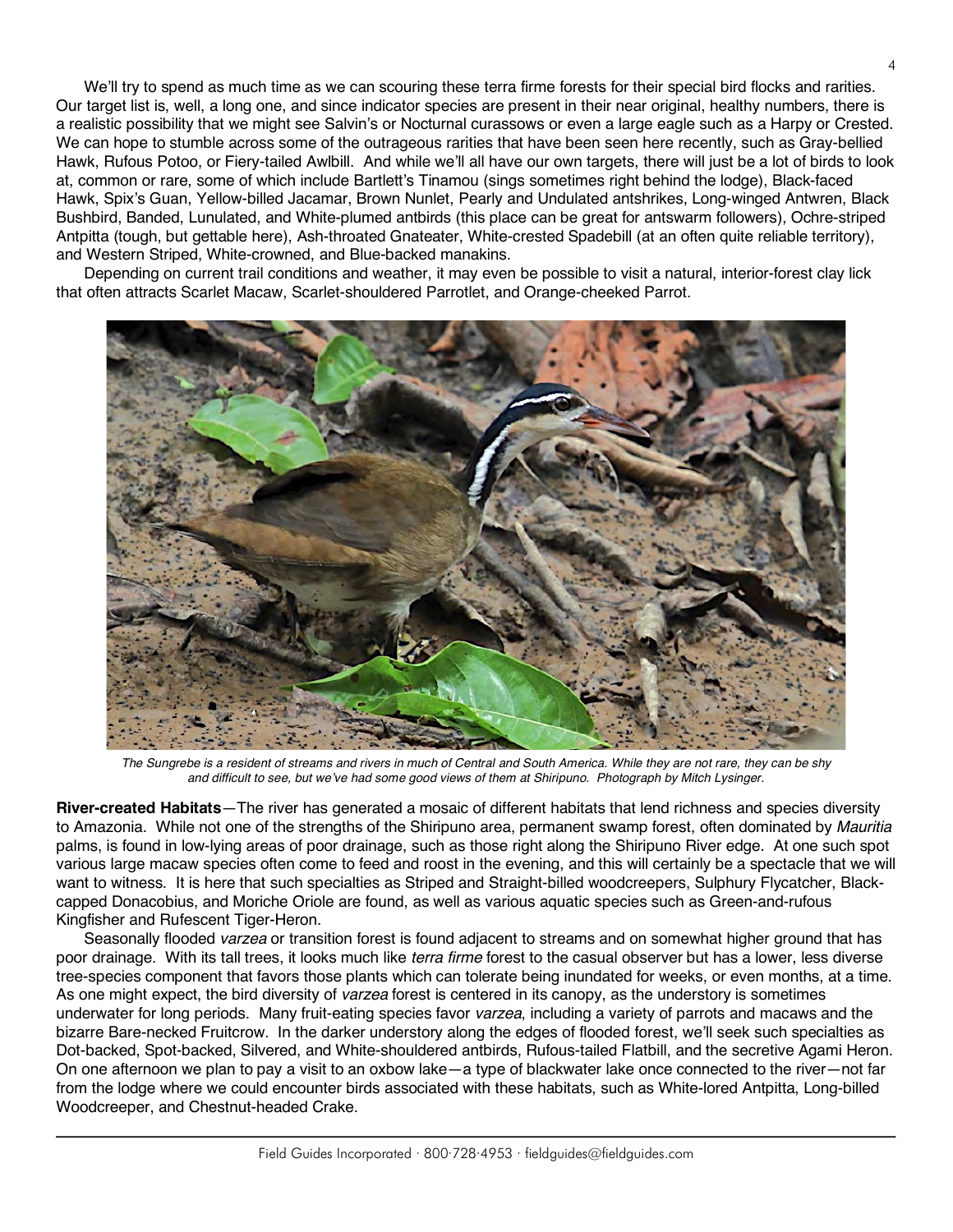

*Salvin's Curassow is the target of hunters throughout much of its limited range, so it is quite special to visit a place where these large birds are doing well. On a recent Field Guides tour, the group was treated to multiple sightings of these cracids. Photograph by guide Mitch Lysinger.*

#### **Itinerary for Ecuador's Shiripuno Lodge**

**Day 1, Thu, 17 Sep. To Quito.** When you arrive (usually between 9:00 and 11:00 p.m.), a BirdEcuador representative will meet you just outside the baggage claim. If you are arriving tonight, be sure to check for a message from your guide at the hotel front desk with any additional information you may need for tomorrow. There is a complimentary bottle of drinking water in your bathroom; bring any excess with you tomorrow, along with your canteen or water bottle. Quito lies at 9300 feet and has a cool, pleasant climate year-round. But don't overdo it when carrying heavy bags off the plane at this elevation; it usually takes a night or so to adjust to the altitude.

If you have the time, we suggest arriving a day early. We can help you make arrangements for an English-speaking guide if you like. Night in Quito.

**Day 2, Fri, 18 Sep. To Shiripuno Lodge.** Our breakfast time and venue will depend on the flight schedule; last year the flight was very early so it worked out better to transfer to the airport for our flight to Coca straight away. After the flight, a hearty breakfast buffet was waiting for us at a comfortable hotel in Coca; here too we can use restrooms and regroup a bit before the journey. Sometimes though, we have a chance to do some birding around the gardens before heading to the airport, but again this all depends on the airlines. Our thirty-minute flight takes us from the inter-montane highlands of the Quito valley across the eastern cordillera of the Andes. On a clear day you can see snow-capped Volcan Cayambe to the north, gorgeous Volcan Antisana, and in the distance to the south the perfect crater of Volcan Cotopaxi. As we descend to Ecuador's Oriente, we'll see some nice expanses of undisturbed forest where the eastern foothills spill into the Amazonian lowlands before we arrive at Coca, frontier oil town and jumping-off point for Amazonian exploration in Ecuador. We will travel dressed for birding (rubber boots not required), as we'll be birding on the river en route to the river landing and the lodge upon arrival. (Our luggage will be transported by lodge staff so that we can be comfortably unencumbered.) The weather should be cool in Quito and warm and humid in Coca and for the duration of our stay in Amazonia.

After meeting with the Shiripuno staff, and probably the need stock on a few supplies, we travel south from Coca for about two hours either by bus or pick-up trucks along the Auca highway to the Shiripuno River boat launch. Bathrooms are available at both the airport and the boat dock, and we will be issued a box lunch before heading downriver. We'll pass through mostly disturbed habitats and communities where the birding is pretty uneventful - especially when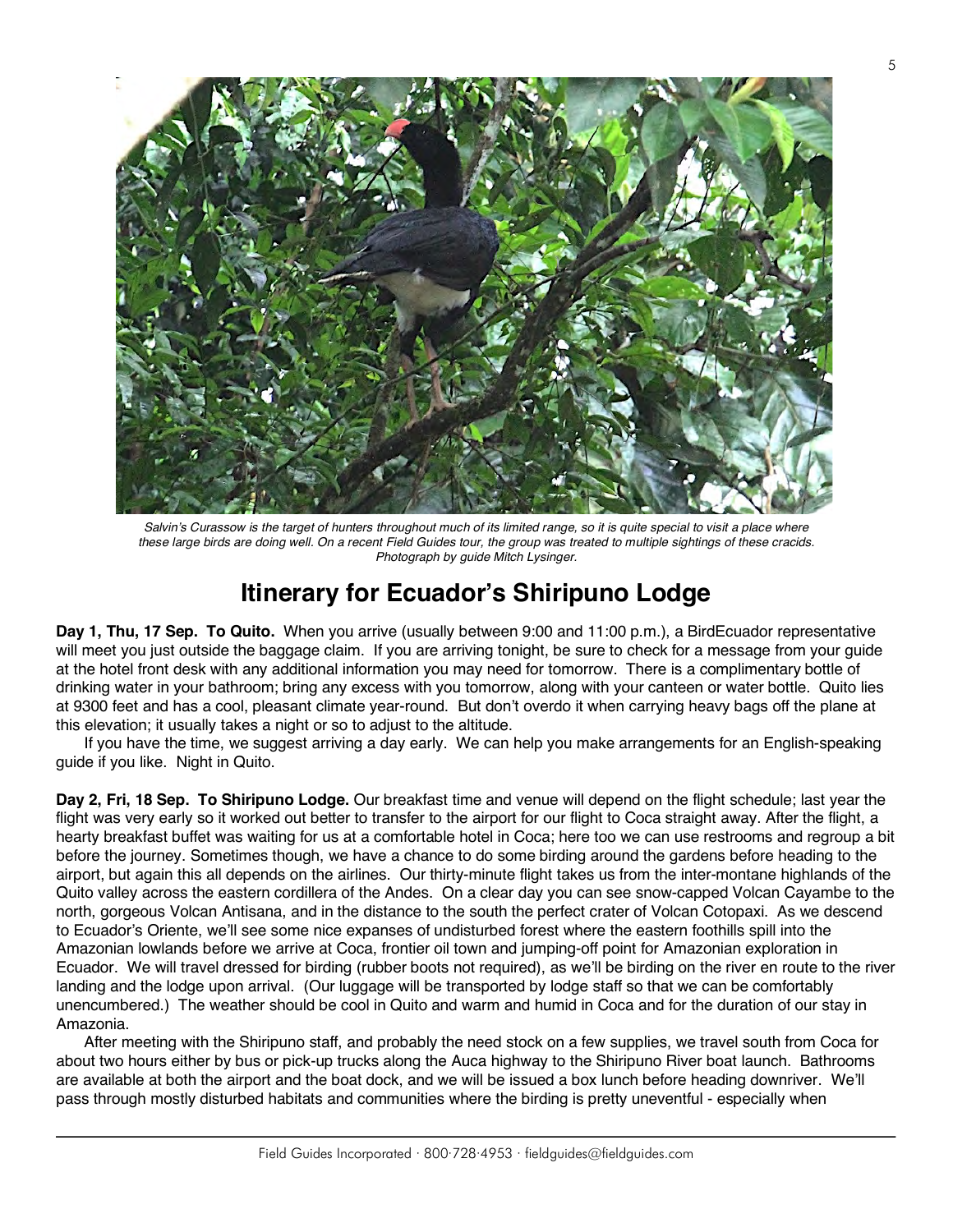compared to what we are headed for - but time allowing we might have the luxury to make a stop or two in some remnant forest patches that can be very productive! Upon reaching the Shiripuno River dock, we'll transfer to a metalhulled, motorized canoe for the five-hour trip down the Shiripuno River to the lodge; keep in mind that depending on water levels, this trip can either be a little shorter or longer... we will hope for higher water levels so as not to have to zig-zag around fallen tree trunks. Our canoe will have comfortable seating, but beware that it is not covered, so you will need to

be prepared with all of your raingear in the event we encounter any showers…or downpours; we sometimes find that large plastic bags to store backpacks during a rain can really come in handy. Real birding opportunities will begin once we set off downriver. We'll hope for a clear afternoon don't forget sunscreen!—and we'll get our first looks at Bluethroated Piping-Guan, Blue-and-yellow and Scarlet Macaws, White-throated Toucan, Black-capped Donacobius, Orangebacked Troupial, Magpie Tanager, and others. It's a long ride, and we'll have to move steadily so as not to arrive too late, but you know how we birders are! Upon arrival, we'll pull up to the lodge dock—dry, we hope—and settle into our rooms. The lodge itself is set in a clearing just up from the river, so there are no long hikes between the canoe and our rooms. We'll meet for a candlelight dinner that will taste great after the long travel day.

While the lodge itself is not up to the luxurious standards of some of those along the Napo, it offers the comforts of good food and plenty of it, alluring hammocks strung up for your lounging pleasure, and (usually) pleasant nights in an amazingly insect-free environment and well-screened rooms. Meals are served in a central, open-air dining area by candlelight, only a short trot from the rooms. Fresh-pureed juices from tropical fruits of the region are provided at breakfast, so you will probably sample more than a few that haven't had before. Shiripuno does not stock alcoholic beverages, so you might want to consider planning ahead if you like to enjoy a drink in the evenings; we will do our best to have some beer and wines, as well as Coke available. Bottled drinking water is furnished in the dining room, and you should get in the habit of bringing your canteen with you to



*The Spectacled Owl is one of six owl species we might find near Shiripuno Lodge. These large owls are relatively common in lowland forests, but can be difficult to see. Photograph by participants Andrew and Rebecca Steinmann.*

meals to refill from the filtered water supply. The small generator operates during certain hours of the day for re-charging batteries, so lighting in the cabins is by candle, but we strongly recommend bringing along a couple of flashlights to be strategically placed around the cabin for better lighting; such flashlights also save the day when it comes to list time. The lodge also supplies each room with an inflatable, solar powered light that you can conveniently place as you like around the room. Just remember to leave it out in an open area so that it can recharge while we are out birding. We should sleep tonight to the songs of frogs, insects, and the tooting of the Ferruginous Pygmy-Owl. Night at Shiripuno Lodge.

**Days 3-8, Sat-Thu, 19-24 Sep. Shiripuno Lodge**. We'll start early each morning to take advantage of the precious first hours of maximum activity, but we will have some time for resting (during the heat of midday or the occasional rain shower) and individual exploration near the lodge as well. Much of our birding will be on foot on forest trails. As with all rainforest birding, calf-high rubber boots and raingear will be essential. Not only are there likely to be muddy areas on the trails and shallow stream crossings, but rubber boots provide foot and lower leg protection against briars, insects, and other trail hazards. Some downed trees across trails are inevitable.

We will bird the river edges from dugout canoes handled by skilled native boatmen. Many birding hikes will begin with a canoe ride as well, as some trails are only reachable by boat. Birding hikes will mostly be conducted in the morning hours with a return for lunch, but we may arrange for a carry-along lunch to enable us to cover some of the more distant trails, especially across the Shiripuno.

We will have six full days to bird this rich zone, and the list of fabulous possibilities mentioned above is just the tip of the iceberg! Nights at Shiripuno Lodge.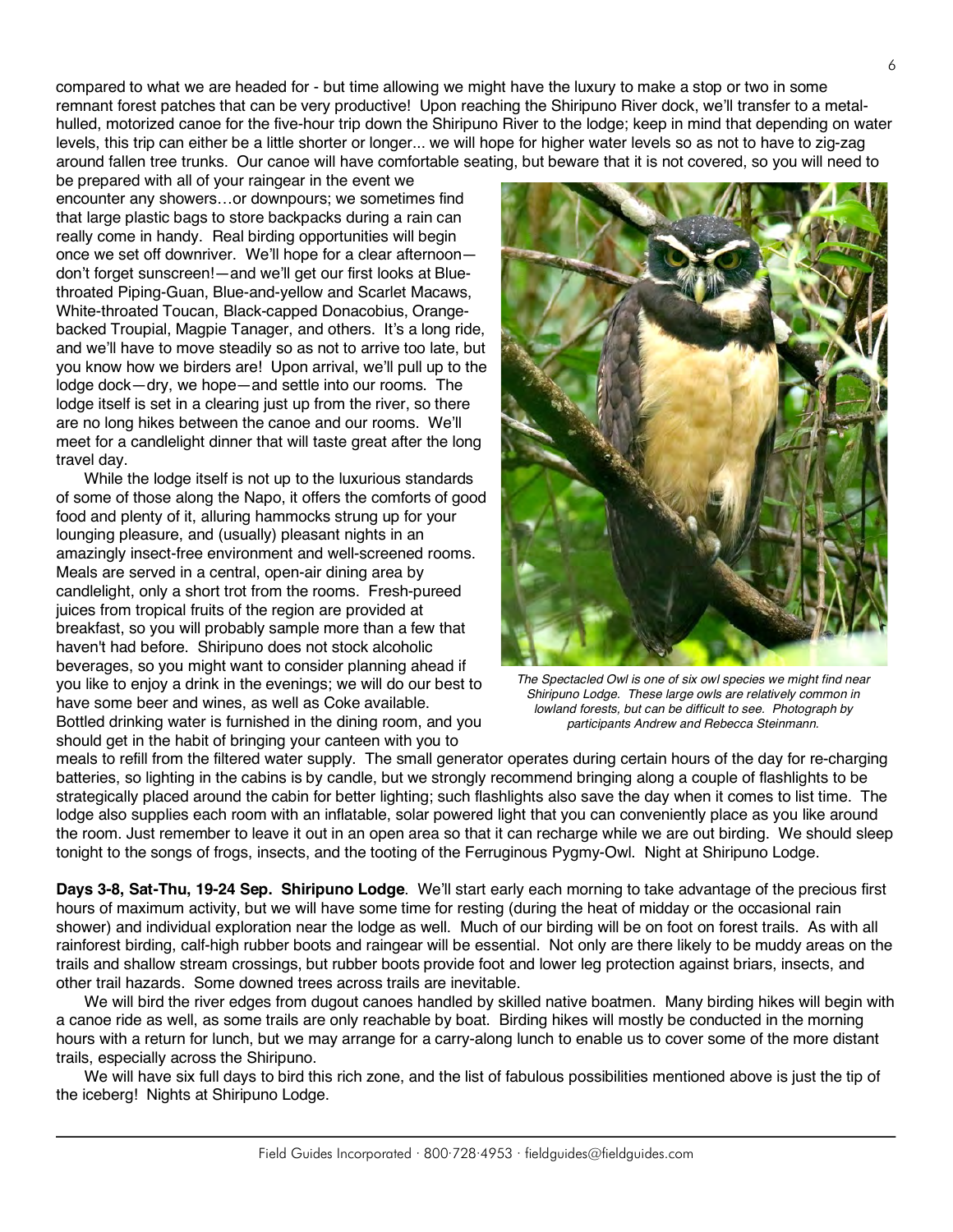**Day 9, Fri, 25 Sep. Departure from Shiripuno; flight to Quito**. Today we'll rise early and have breakfast before embarking for Coca and the (usually) mid-day flight to Quito, arriving there in time to reorganize before packing and our farewell dinner. Night in Quito.

**Day 10, Sat, 26 Sep. Departure for home**. International flights to the US generally depart in the morning and require an early check-in to arrive mid-day in time for connections home. Because of the varying departures, breakfast is on your own; if you prefer to eat before your flight, there's a casual restaurant beyond security in the airport. Vayan bien!

## **About Your Guide**

**Willy Perez** has been leading birding tours for more than ten years. He has also worked as a resident guide at Maquipucuna Reserve on the west slopes of the Andes, on a project protecting marine turtles in Costa Rica, and on bird conservation in northwestern Ecuador. He was a resident guide at Kapawi Lodge in the Ecuadorian Amazon for three years, mastering the art of finding and identifying the many secretive birds of the lowland rainforest. He has since guided throughout Ecuador, including the East and West slopes of the Andes, the Amazon Basin, the Galapagos Islands, and southern Ecuador. During the last few years he has also guided birding groups in Bolivia, Chile and Argentina.

*"Willy Perez was a consummate professional and one of the best guides I've had. He dealt very well with an eclectic group and I can't think of a single thing he could have done better. As a college professor, I assigned grades on merit routinely. Willy Perez is the easiest A+ I've ever given!" D.W., Galapagos*

In his free time Willy trains local guides and is a frequent

lecturer, in English and in Spanish, on birding and conservation issues in the Neotropics. His wife, Fiona, is British and Willy and his family live now in England. He speaks excellent English and has an engaging and outgoing personality that makes every tour he leads enjoyable and fun.

Visit https://fieldguides.com/guides for Willy's complete tour schedule; just click on his photo.

## **Financial Information**

**FEE: \$3950 from Quito DEPOSIT:** \$400 per person **FINAL PAYMENT DUE:** May 20, 2020 **SINGLE SUPPLEMENT (Optional):** \$500 **LIMIT: 8**

### **Other Things You Need to Know**

**TOUR MANAGER:** The manager for this tour is Caroline Lewis. Caroline will be happy to assist you in preparing for the tour. If you have any questions, please don't hesitate to call her!

**ACCOMMODATIONS:** While the lodge itself is not up to the luxurious standards of some of those along the Napo—not why we are here, right? —it offers the comforts of good food and plenty of it; alluring hammocks strung up for your lounging pleasure; and (usually) pleasant nights in an amazingly insect-free environment. Each of the ten well-screened cabins has one full and one twin bed with a private bath (cold water only). Meals are served in a central, open-air dining area by candlelight, only a short trot from the rooms. Shiripuno does not stock alcoholic beverages, *so you might want to consider planning ahead (and communicating with your tour manager) if you like to enjoy a drink in the evenings; a small stock of beer and wine will be made available at extra cost.* Bottled drinking water is furnished in the dining room, and you should get in the habit of bringing your canteen with you to meals to refill from the filtered water supply. The small generator operates during certain hours of the day for re-charging batteries, so lighting in the cabins is by candle light, and we strongly recommend bringing along a couple of flashlights to be strategically placed around the cabin for better lighting; such flashlights also save the day when it comes to list time. For your convenience the lodge provides surprisingly powerful inflatable solar powered lights that we need to recharge each day, so make sure to set them out in an open area while we are out in the field; they can offer up to about 6-8 hours of light.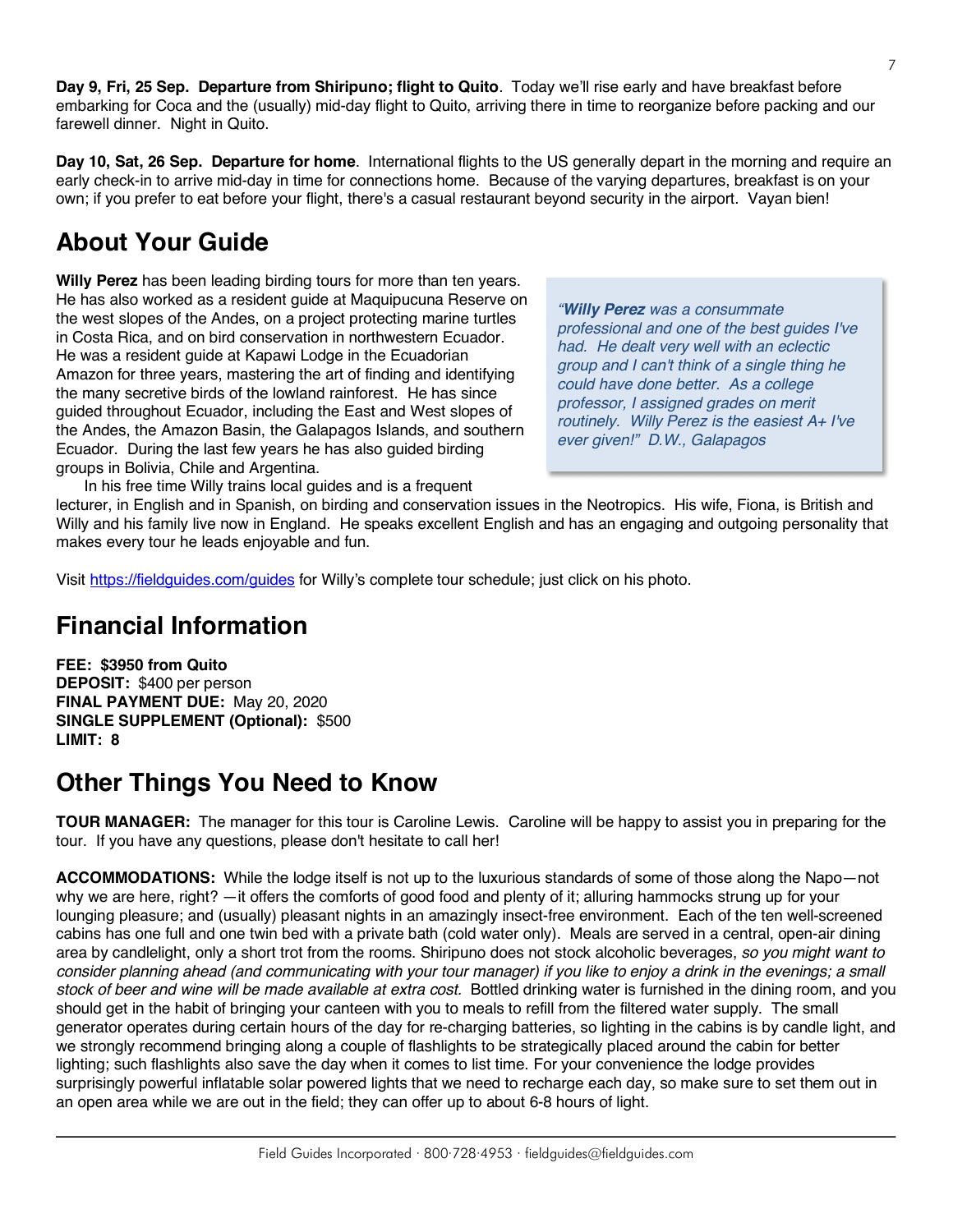**DOCUMENTS:** A **passport** valid for six months beyond the date of your return is necessary for US citizens to enter Ecuador. You will be issued a **tourist card** upon arrival; please keep this in a safe place, as you will need it to depart Ecuador.

If you are not a US citizen, please check with the Ecuadorian consulate nearest you for entry requirements. Information about consulates and entry requirements is generally available online or you can contact us and we will be happy to look this up for you. Passports should have an adequate number of blank pages for the entire journey. Some countries require a blank page for their stamp, and as a precaution, it is best to have one blank page per country you will visit or transit.

**VACCINATIONS:** Travelers to Shiripuno Lodge *may* be required to provide **proof of yellow fever vaccination** upon arrival at the airport at Coca. The vaccine is good for ten years; please consult with your physician about whether it is appropriate for you (there are contraindications for some individuals).

**AIR ARRANGEMENTS:** Field Guides is a full service travel agency and your tour manager will be happy to assist you with flights to join this tour. Field Guides does not charge a service fee for these services to clients booking a tour. However, we understand that tech-savvy clients often prefer to shop online or that you may wish to use mileage to purchase tickets. Regardless of which method you choose, your tour manager will be happy to provide assistance regarding ticket prices and schedules, along with rental cars and extra hotel nights as needed.

Please be sure to check with your tour manager prior to purchasing your ticket to make sure the flights you have chosen will work well with the tour itinerary and that the tour is sufficiently subscribed to operate. Once purchased, most airline tickets are non-refundable and carry a penalty to change. Field Guides cannot be responsible for these fees. **Also, it is imperative that we receive a copy of your comprehensive flight itinerary—including any and all flights not covered in the tour fee—so that we may track you in the event of missed connections, delays, or other mishaps.**

**LUGGAGE:** Please be aware that many airlines have recently modified their luggage policies and are charging additional fees for checked bags. Updates could easily occur before your departure, so you may wish to contact your airline to verify the policy. Additional charges for bags on any flights, whether these are covered by the tour fee or not, will be the client's responsibility.

**TOUR INCLUSIONS/EXCLUSIONS:** The **tour fee** is \$3950 for one person in double occupancy from Quito. It includes all lodging from Day 1 through Day 9, all meals from breakfast on Day 2 through dinner on Day 9, the flights within Ecuador (Quito/Coca/Quito), all ground transportation, entrance fees, and the guide services of the tour leader(s). Tipping at group meals and for drivers, porters, and local guides is included in your tour fee and will be handled for the group by your Field Guides leader(s). However, if you would like to recognize your Field Guides leader(s) or any local guide(s) for exceptional service, it is entirely appropriate to tip. We emphasize that such tips are optional and not expected.

The above fee does not include your airfare to and from Ecuador, airport taxes, visa fees, any checked or carry-on baggage charges imposed by the airlines, any alcoholic beverages, optional tips to local drivers, phone calls, laundry, or other items of a personal nature.

The **single supplement** for the tour is \$500. If you do not have a roommate but wish to share, we will try to pair you with a roommate from the tour; but if none is available, you will be billed for the single supplement. Our tour fees are based on double occupancy; one-half the cost of a double room is priced into the tour fee. The single supplement is calculated by taking the actual cost of a single room and subtracting one-half the cost of a double room (plus any applicable taxes).

**TOUR LIMITS:** Our limits are firm and we don't exceed the limit by one to accommodate a couple when only one space remains open. However, on occasion, we will send along a guide in training on a tour. In these cases, one seat in the van or bus will be taken by the guide in training. Our guides will have a rotation system within the vehicle so that clients share the inconvenience equally. We hope this minor inconvenience will be more than offset by the advantages of having another guide along.

**TOUR REGISTRATION:** To register for this tour, complete the Registration/Release and Indemnity form and return it with a **deposit of \$400** per person. If registering by phone, a deposit must be received within fourteen days, or the space will be released. **Full payment** of the tour fee is due 120 days prior to departure, or **by May 20, 2020. We will bill you for the final payment at either 120 days or when the tour has reached sufficient subscription to operate, whichever**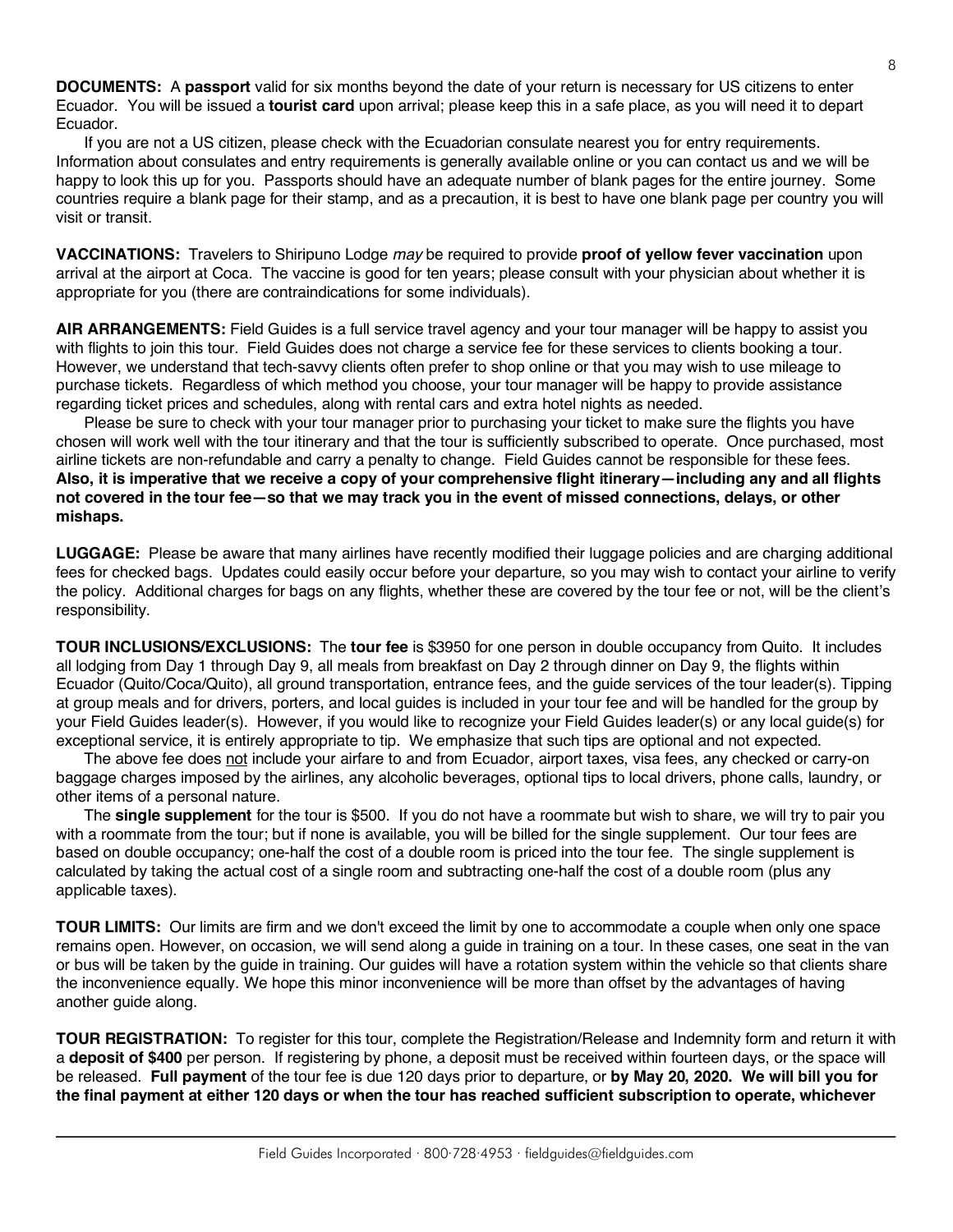**date comes later.** Since the cost of your trip insurance and airline tickets is generally non-refundable, please do not finalize these purchases until you have received final billing for the tour or have been advised that the tour is sufficiently subscribed to operate by your tour manager.

**SMOKING:** Almost all of our clients prefer a smoke-free environment. If you smoke, please be sensitive to the group and refrain from smoking at meals, in vehicles, and in proximity to the group on trails and elsewhere.

**CANCELLATION POLICY**: Refund of deposit and payment, less \$100 handling fee, will be made if cancellation is received up to 120 days before departure. If cancellation occurs between 119 and 70 days before the departure date, 50% of the tour fee is refundable. Thereafter, all deposits and payments are not refundable.

This policy only applies to payments made to Field Guides for tour fees (and any services included in those fees). Airline tickets not included in the tour fee and purchased separately often carry penalties for cancellation or change, or are sometimes totally non-refundable. Additionally, if you take out trip insurance the cost of the insurance is not refundable so it is best to purchase the policy just prior to making full payment for the tour or at the time you purchase airline tickets, depending upon the airlines restrictions.

The right is reserved to cancel any tour prior to departure, in which case full refund will constitute full settlement to the passenger. The right is reserved to substitute in case of emergency another guide for the original one.

**TRIP CANCELLATION & MEDICAL EMERGENCY INSURANCE:** We strongly recommend you consider purchasing trip cancellation (including medical emergency) insurance to cover your investment in case of injury or illness to you or your family prior to or during a trip. Because we must remit early (and substantial) tour deposits to our suppliers, we cannot offer any refund when cancellation occurs within 70 days of departure, and only a partial refund from 70 to 119 days prior to departure (see CANCELLATION POLICY). In addition, the Department of State strongly urges Americans to consult with their medical insurance company prior to traveling abroad to confirm whether their policy applies overseas and if it will cover emergency expenses such as a medical evacuation. US medical insurance plans seldom cover health costs incurred outside the United States unless supplemental coverage is purchased. Furthermore, US Medicare and Medicaid programs do not provide payment for medical services outside the United States.

When making a decision regarding health insurance, Americans should consider that many foreign doctors and hospitals require payment in cash prior to providing service and that a medical evacuation to the United States may cost well in excess of \$50,000. Uninsured travelers who require medical care overseas often face extreme difficulties. When consulting with your insurer prior to your trip, please ascertain whether payment will be made to the overseas healthcare provider or whether you will be reimbursed later for expenses that you incur.

US citizens will receive from us a brochure regarding optional tour cancellation/emergency medical insurance. Our agent, CSA, will insure for trip cancellation and interruption, medical coverage, travel delay, baggage loss and delay, and emergency medical transportation. **Currently we are unable to offer CSA insurance policies to residents of New York and Hawaii**. We have had clients provide positive feedback after acquiring insurance with InsureMyTrip (www.insuremytrip.com) in the past, and would suggest that company as an alternative. Please let us know if you have any questions about this. If you purchase the insurance within 24 hours of making final payment for the tour, and cover all non-refundable parts of the trip (including any non-refundable flights), pre-existing conditions are covered. The CSA brochure includes a contact number; you may also purchase your CSA policy on-line by visiting our website at https://fieldguides.com/travelinsurance.html and clicking the link to CSA. Please note, once the insurance is purchased it is non-refundable, so please check with your tour manager prior to making the purchase to assure the tour will operate as scheduled. Citizens of other countries are urged to consult their insurance broker.

**RESPONSIBILITY:** For and in consideration of the opportunity to participate in the tour, each tour participant and each parent or legal guardian of a tour participant who is under 18 agrees to release, indemnify, and hold harmless Field Guides Incorporated, its agents, servants, employees, shareholders, officers, directors, attorneys, and contractors as more fully set forth in the Release and Indemnity Agreement on the reverse side of the registration form. Field Guides Incorporated acts only as an agent for the passenger in regard to travel, whether by railroad, motorcar, motorcoach, boat, airplane, or other means, and assumes no liability for injury, damage, loss, accident, delay, or irregularity caused by defect in such vehicles or for any reason whatsoever, including the acts, defaults, or bankruptcies of any company or person engaged in conveying the passenger or in carrying out the arrangements of the tour. Field Guides Incorporated accepts no responsibility for losses or additional expenses due to delay or changes in air or other services, sickness, weather, strike, war, quarantine, or other causes. The tour participant shall bear all such losses and expenses. Field Guides Incorporated reserves the right to substitute hotels of similar category for those indicated and to make any